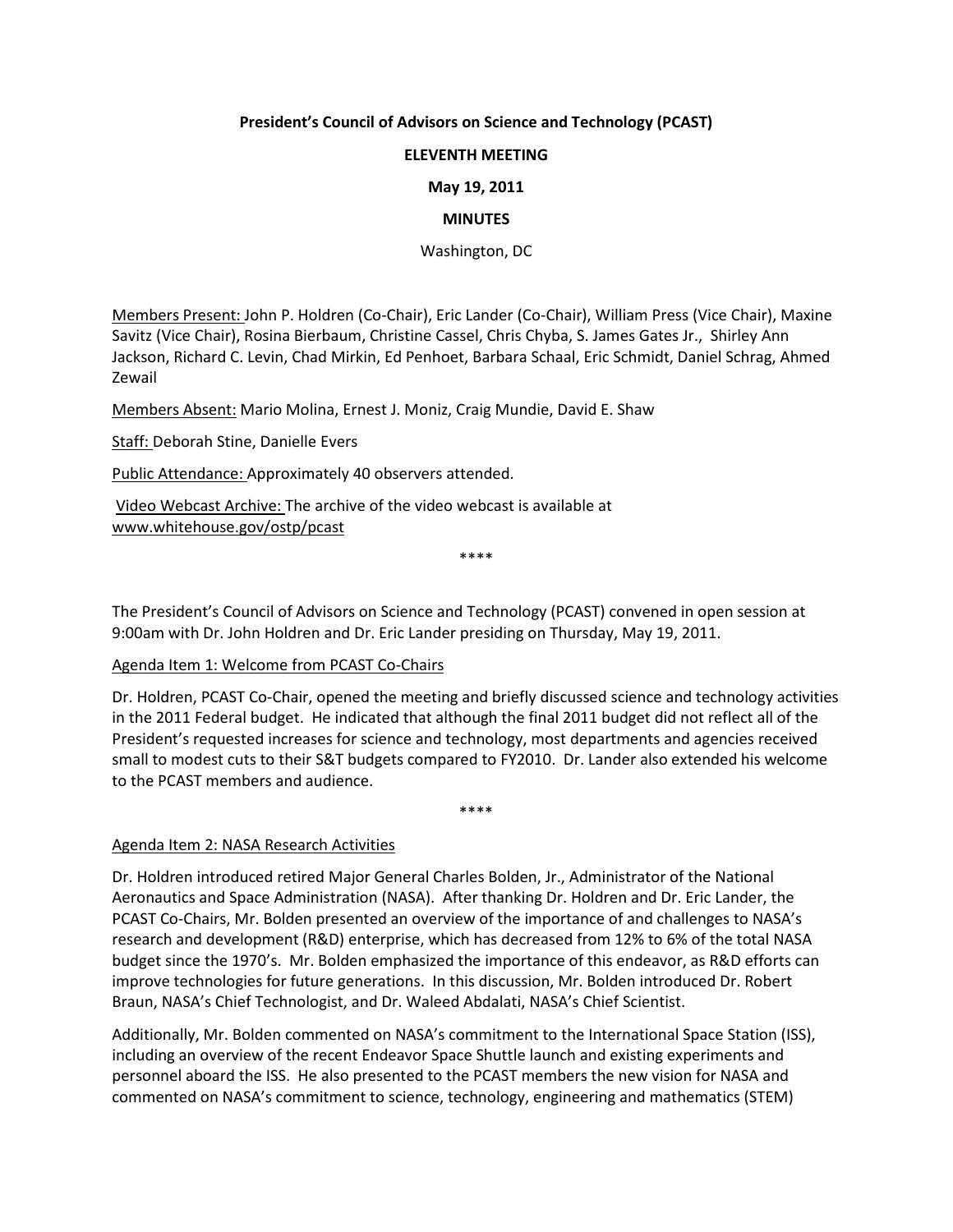education, including his personal desire to expose America's youth to STEM fields and inspire them to pursue studies in these subject areas.

Following Mr. Bolden's remarks, PCAST members asked a number of questions. Among the issues discussed were budget constraints to NASA's manned spaceflight goals; STEM education efforts in community colleges and the NASA Space Grant Program; partnership projects and commitment to STEM education; NASA's commitment to climate monitoring activities given current and projected budget constraints; outreach efforts to the public and to legislators regarding NASA activities; and large challenges requiring "game changing" technologies, specifically the space radiation environment and current limitations on spacecraft propulsion.

\*\*\*\*

#### Agenda Item 2: Public Comment

PCAST heard from no members of the public in person; however, numerous individuals provided written comments to PCAST. Several of these comments were read aloud by PCAST staff and all submitted comments are posted on the PCAST website.

\*\*\*\*

#### Agenda Item 3: Update on Status of PCAST Advanced Manufacturing Study

Dr. Eric Lander provided the background for PCAST's advanced manufacturing study, and requested that the study co-chairs, Shirley Ann Jackson and Eric Schmidt, present the report for PCAST approval; Dr. Jackson and Dr. Schmidt then provided an overview of the report and its conclusions. The two primary recommendations of this report are to develop an across-government Advanced Manufacturing Initiative (AMI) and to promote advanced manufacturing as part of a large-scale U.S. innovation ecosystem. The proposed AMI would serve to coordinate advanced manufacturing efforts across relevant Federal agencies and would be spearheaded by the Departments of Commerce, Energy, and Defense with overall coordination by the Executive Office of the President. This Initiative would also serve to identify pressing technological challenges, support applied research in academia and industry, and support select public-private partnerships (PPPs) to advance technologies. Additional recommendations in this report include an R&D tax credit increase, continuing support for the growth of Federal R&D budgets, reform to the visa process for foreign Ph.D. students, and further strengthening of U.S. STEM education programs. PCAST members then posed a series of questions and comments focused on the proposed tax credit, AMI review processes, impact of the recommendations on small businesses, and relevance of international comparisons to U.S. data.

After these questions and comments were addressed, a motion was made and seconded to approve the report pending the incorporation of suggested revisions. PCAST members approved the report on this basis.

\*\*\*\*

# Agenda Item 4: NRC's Committee to Develop a Conceptual Framework for New Science Education Standards Study

Dr. Holdren introduced Dr. Helen Quinn, Chair of the National Research Council (NRC) Board on Science Education. Dr. Quinn presented background for the NRC project, which aims to develop a framework for a high-quality U.S. science education, which can then be developed into standards for education and incorporated on the state level. Dr. Quinn outlined the three dimensions of this framework, as presented in the NRC draft report: cross-cutting concepts, science as a set of practices, and core